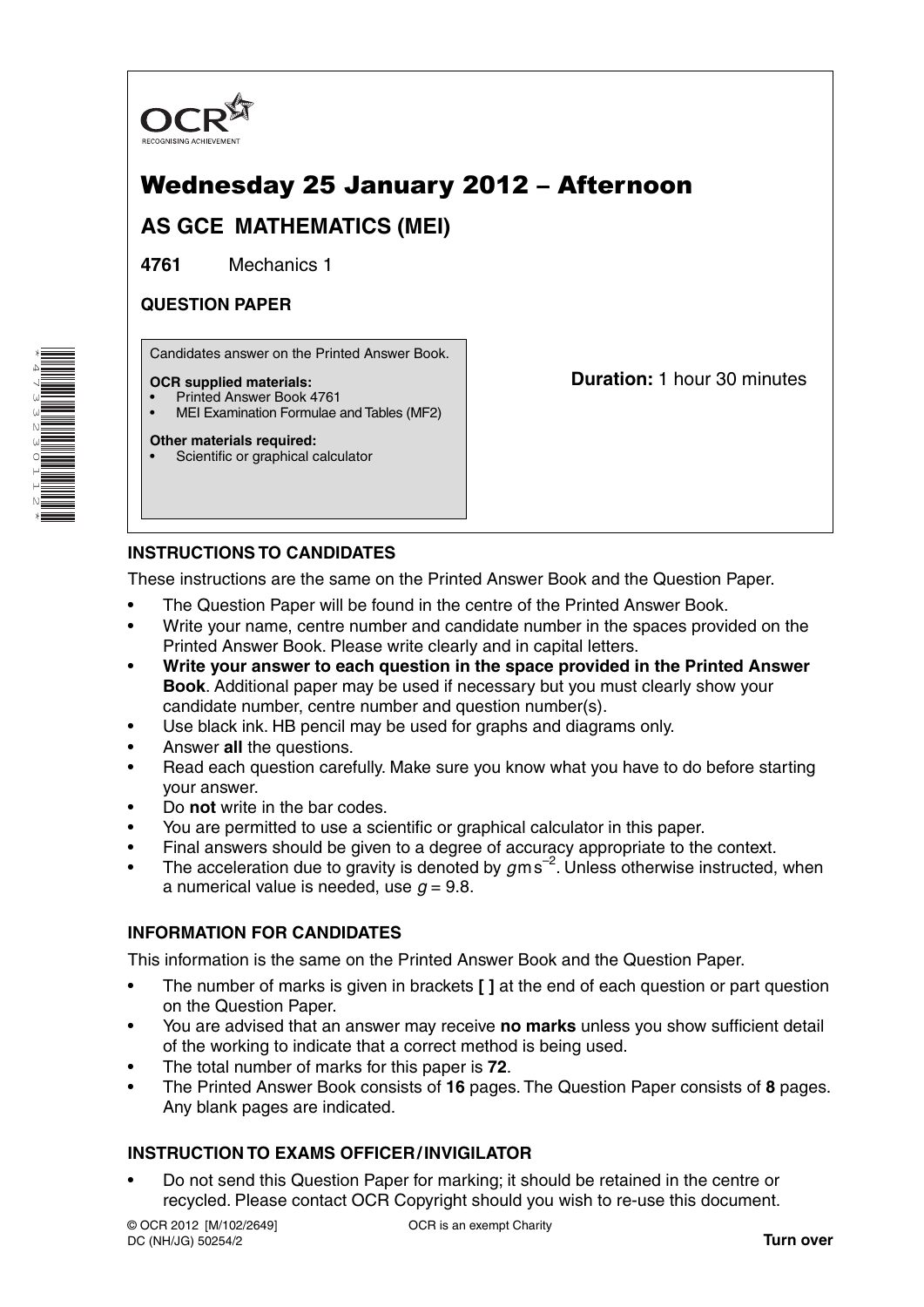#### **Section A** (36 marks)

**1** Fig. 1 shows two blocks of masses 3 kg and 5 kg connected by a light string which passes over a smooth, fixed pulley.

Initially the blocks are held at rest but then they are released.





Find the acceleration of the blocks when they start to move, and the tension in the string. **[5]**

**2** Fig. 2 shows a small object, P, of weight 20 N, suspended by two light strings. The strings are tied to points A and B on a sloping ceiling which is at an angle of  $60^{\circ}$  to the upward vertical. The string AP is at  $60^{\circ}$  to the downward vertical and the string BP makes an angle of  $30^{\circ}$  with the ceiling.

The object is in equilibrium.



**Fig. 2**

| (i) Show that $\angle APB = 90^\circ$ .                                            | $[1]$          |
|------------------------------------------------------------------------------------|----------------|
| (ii) Draw a labelled triangle of forces to represent the three forces acting on P. | $\mathbf{[3]}$ |

 **(iii)** Hence, or otherwise, find the tensions in the two strings. **[3]**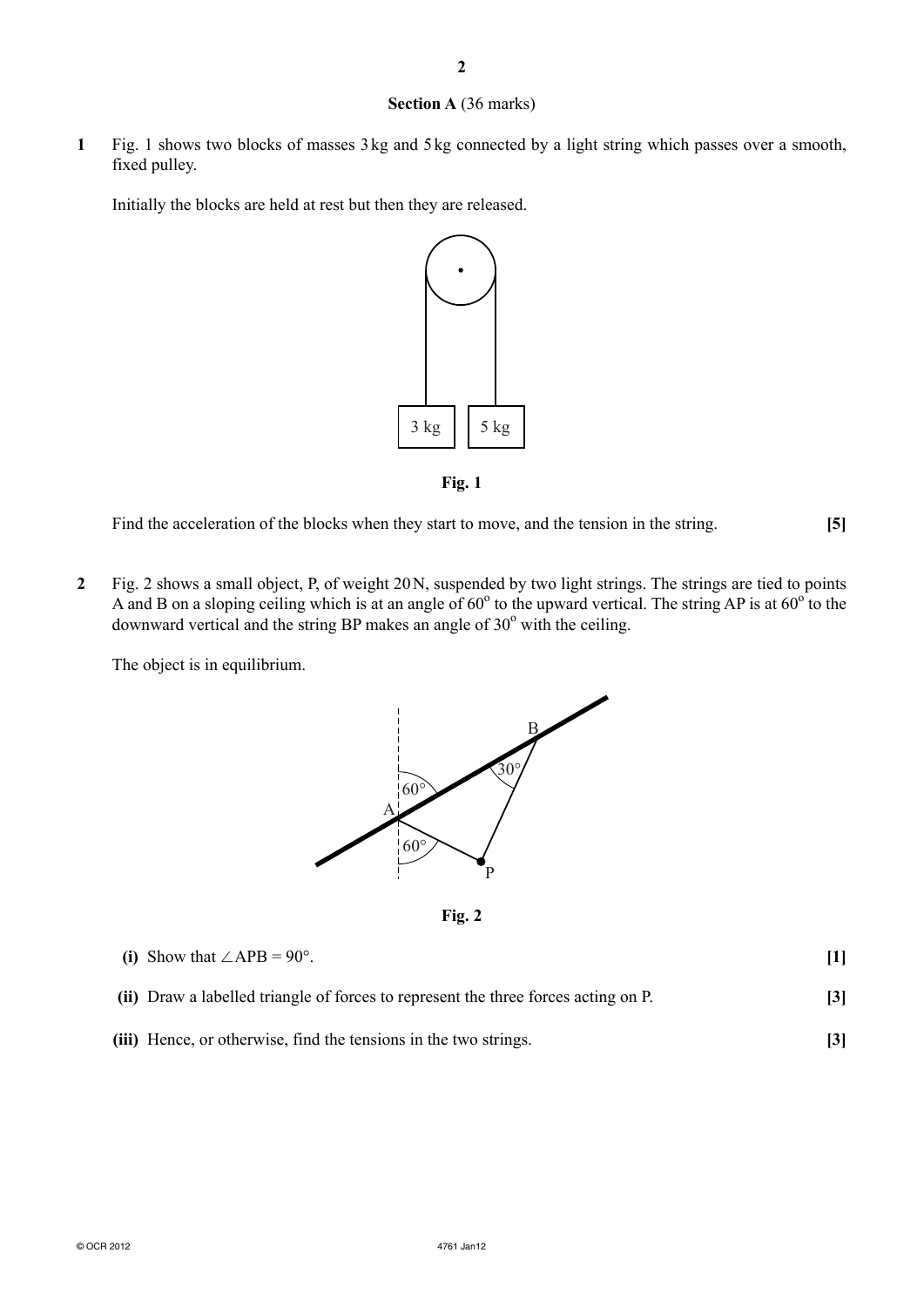**3** Two girls, Marie and Nina, are members of an Olympic hockey team. They are doing fitness training.

Marie runs along a straight line at a constant speed of  $6 \text{ ms}^{-1}$ .

Nina is stationary at a point O on the line until Marie passes her. Nina immediately runs after Marie until she catches up with her.

The time,  $t$  s, is measured from the moment when Nina starts running. So when  $t = 0$ , both girls are at O.

Nina's acceleration,  $a$  ms<sup>-2</sup>, is given by

$$
a = 4 - t \quad \text{for } 0 \le t \le 4,
$$
  

$$
a = 0 \quad \text{for } t > 4.
$$

**(i)** Show that Nina's speed,  $v \text{ m s}^{-1}$ , is given by

$$
v = 4t - \frac{1}{2}t^2 \quad \text{for } 0 \le t \le 4,
$$
  

$$
v = 8 \qquad \qquad \text{for } t > 4.
$$

**(ii)** Find an expression for the distance Nina has run at time *t*, for  $0 \le t \le 4$ .

Find how far Nina has run when  $t = 4$  and when  $t = 5\frac{1}{3}$ .  $\frac{1}{3}$  . [4]

- (iii) Show that Nina catches up with Marie when  $t = 5\frac{1}{3}$ .  $\frac{1}{3}$  . [1]
- **4** A projectile P travels in a vertical plane over level ground. Its position vector **r** at time *t* seconds after projection is modelled by

$$
\mathbf{r} = \begin{pmatrix} x \\ y \end{pmatrix} = \begin{pmatrix} 0 \\ 5 \end{pmatrix} + \begin{pmatrix} 30 \\ 40 \end{pmatrix} t - \begin{pmatrix} 0 \\ 5 \end{pmatrix} t^2 ,
$$

where distances are in metres and the origin is a point on the level ground.

### **(i)** Write down

- (*A*) the height from which P is projected,
- (*B*) the value of *g* in this model. **[2]**
- (ii) Find the displacement of P from  $t = 3$  to  $t = 5$ . [2]
- **(iii)** Show that the equation of the trajectory is

$$
y = 5 + \frac{4}{3}x - \frac{x^2}{180} \,. \tag{4}
$$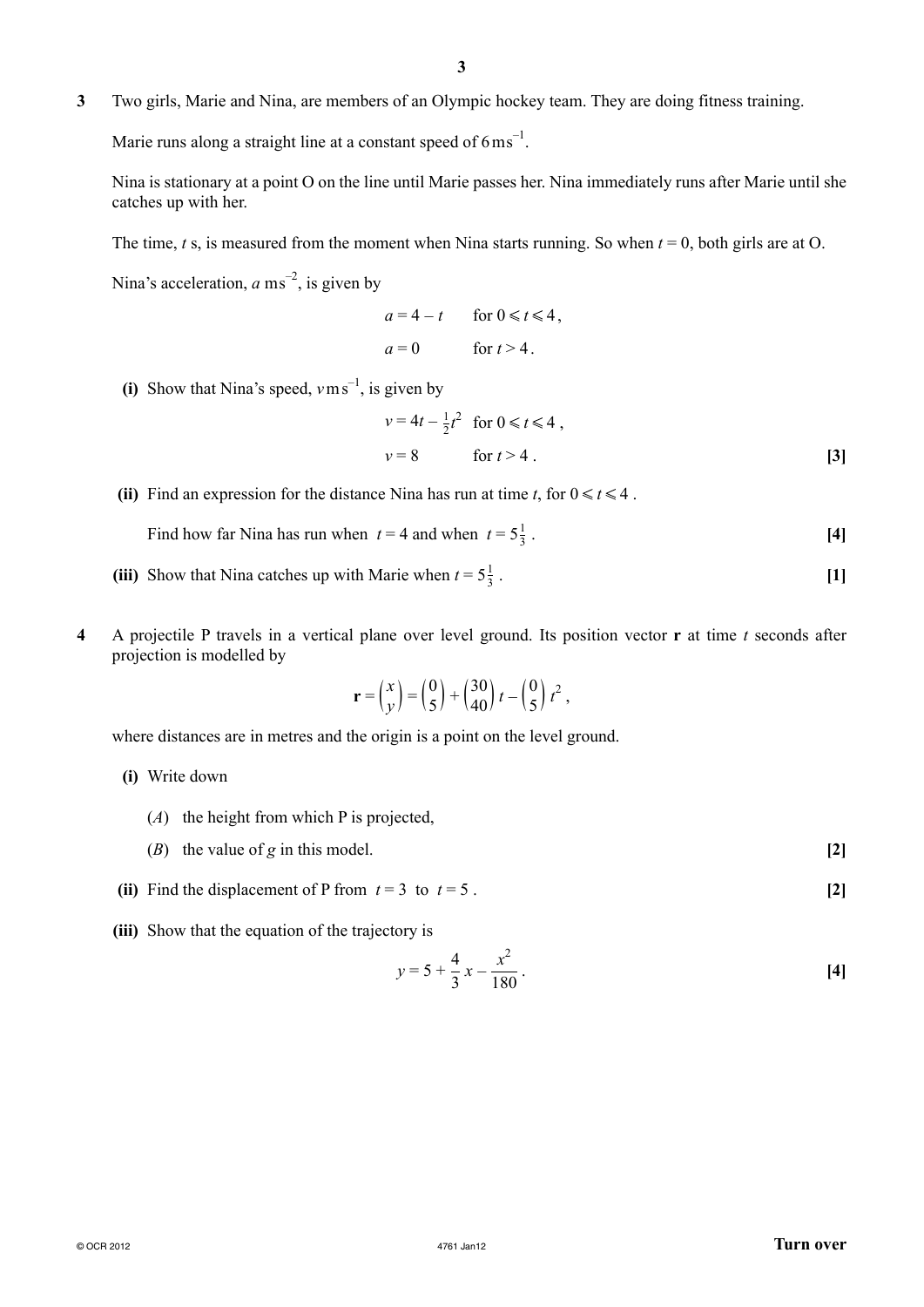**5** The vectors **p** and **q** are given by

**p** = 8**i** + **j** and **q** = 4**i** − 7**j**.

| (i) Show that <b>p</b> and <b>q</b> are equal in magnitude. | $\lceil 3 \rceil$ |
|-------------------------------------------------------------|-------------------|
| (ii) Show that $p + q$ is parallel to $2i - j$ .            | $\lceil 2 \rceil$ |
| (iii) Draw $p + q$ and $p - q$ on the grid.                 |                   |

Write down the angle between these two vectors. **[3]** 

#### **Section B** (36 marks)

6 Robin is driving a car of mass  $800 \text{ kg}$  along a straight horizontal road at a speed of  $40 \text{ ms}^{-1}$ .

Robin applies the brakes and the car decelerates uniformly; it comes to rest after travelling a distance of 125 m.

- **(i)** Show that the resistance force on the car when the brakes are applied is 5120 N. **[4]**
- **(ii)** Find the time the car takes to come to rest. **[2]**

For the rest of this question, assume that when Robin applies the brakes there is a constant resistance force of 5120 N on the car.

The car returns to its speed of  $40 \text{ ms}^{-1}$  and the road remains straight and horizontal.

Robin sees a red light 155 m ahead, takes a short time to react and then applies the brakes.

The car comes to rest before it reaches the red light.

 **(iii)** Show that Robin's reaction time is less than 0.75 s. **[2]**

The 'stopping distance' is the total distance travelled while a driver reacts and then applies the brakes to bring the car to rest. For the rest of this question, assume that Robin is still driving the car described above and has a reaction time of 0.675 s. (This is the figure used in calculating the stopping distances given in the Highway Code.)

| (iv) Calculate the stopping distance when Robin is driving at $20 \text{ ms}^{-1}$ on a horizontal road. | $[3]$ |
|----------------------------------------------------------------------------------------------------------|-------|
|                                                                                                          |       |

The car then travels down a hill which has a slope of 5° to the horizontal.

- **(v)** Find the stopping distance when Robin is driving at  $20 \text{ ms}^{-1}$  down this hill. **[6]** 
	- **(vi)** By what percentage is the stopping distance increased by the fact that the car is going down the hill? Give your answer to the nearest 1%. **[1]**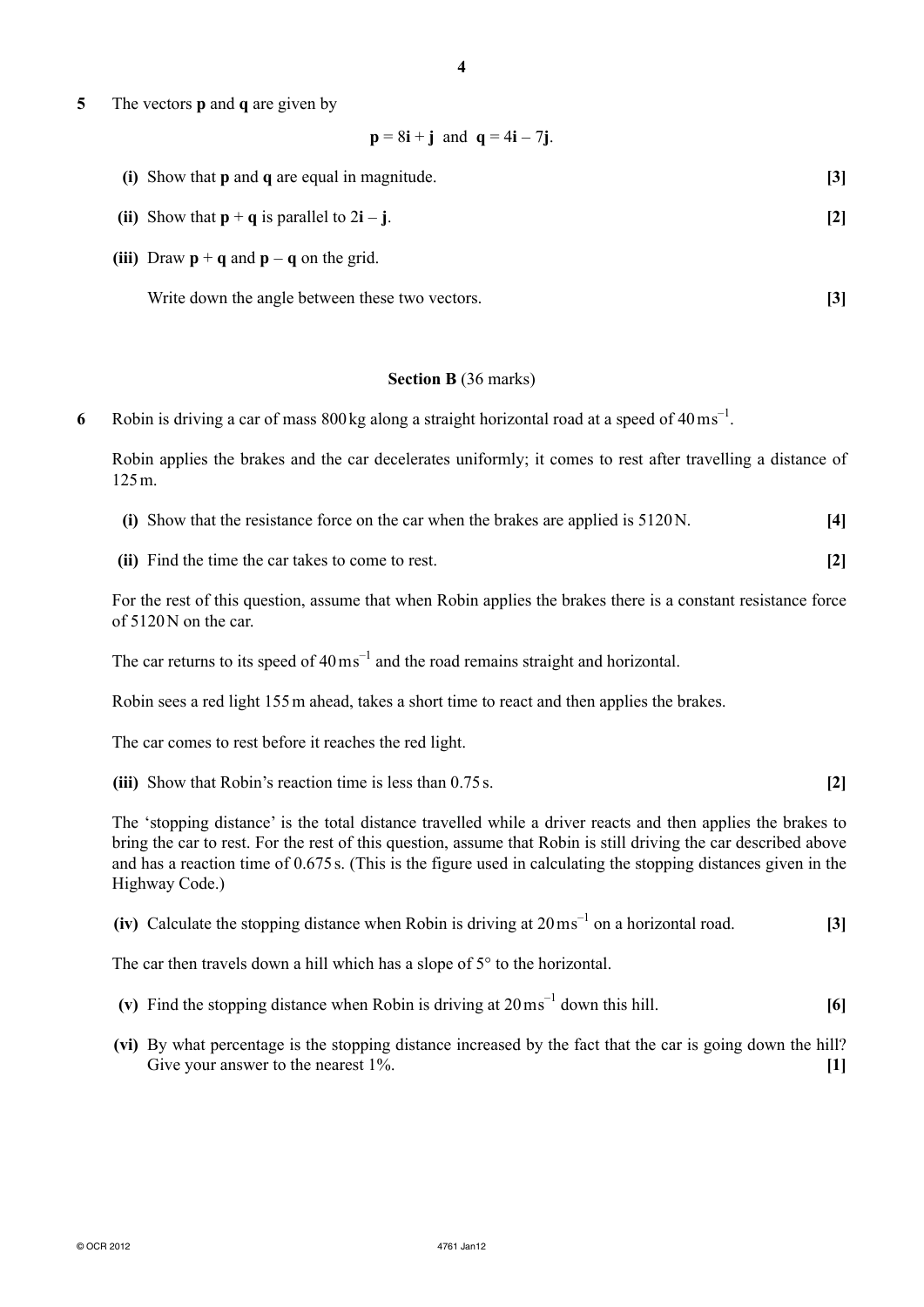**7** Fig. 7 shows the trajectory of an object which is projected from a point O on horizontal ground. Its initial velocity is  $40 \text{ ms}^{-1}$  at an angle of  $\alpha$  to the horizontal.



**Fig. 7**

 **(i)** Show that, according to the standard projectile model in which air resistance is neglected, the flight time, *T* s, and the range, *R* m, are given by

$$
T = \frac{80 \sin \alpha}{g} \text{ and } R = \frac{3200 \sin \alpha \cos \alpha}{g}.
$$
 [6]

A company is designing a new type of ball and wants to model its flight.

 **(ii)** Initially the company uses the standard projectile model.

Use this model to show that when  $\alpha = 30^{\circ}$  and the initial speed is  $40 \text{ ms}^{-1}$ , *T* is approximately 4.08 and *R* is approximately 141.4.

Find the values of T and R when 
$$
\alpha = 45^{\circ}
$$
. [3]

The company tests the ball using a machine that projects it from ground level across horizontal ground. The speed of projection is set at  $40 \text{ ms}^{-1}$ .

When the angle of projection is set at 30<sup>°</sup>, the range is found to be 125<sup>m</sup>.

 **(iii)** Comment briefly on the accuracy of the standard projectile model in this situation. **[1]**

The company refines the model by assuming that the ball has a constant deceleration of  $2 \text{ ms}^{-2}$  in the horizontal direction.

In this new model, the resistance to the vertical motion is still neglected and so the flight time is still 4.08 s when the angle of projection is 30°.

**(iv)** Using the new model, with  $\alpha = 30^{\circ}$ , show that the horizontal displacement from the point of projection, *x* m at time *t* s, is given by

$$
x = 40t\cos 30^\circ - t^2.
$$

Find the range and hence show that this new model is reasonably accurate in this case. **[4]**

The company then sets the angle of projection to  $45^{\circ}$  while retaining a projection speed of  $40 \text{ ms}^{-1}$ . With this setting the range of the ball is found to be 135 m.

- **(v)** Investigate whether the new model is also accurate for this angle of projection. **[3]**
- **(vi)** Make one suggestion as to how the model could be further refined. **[1]**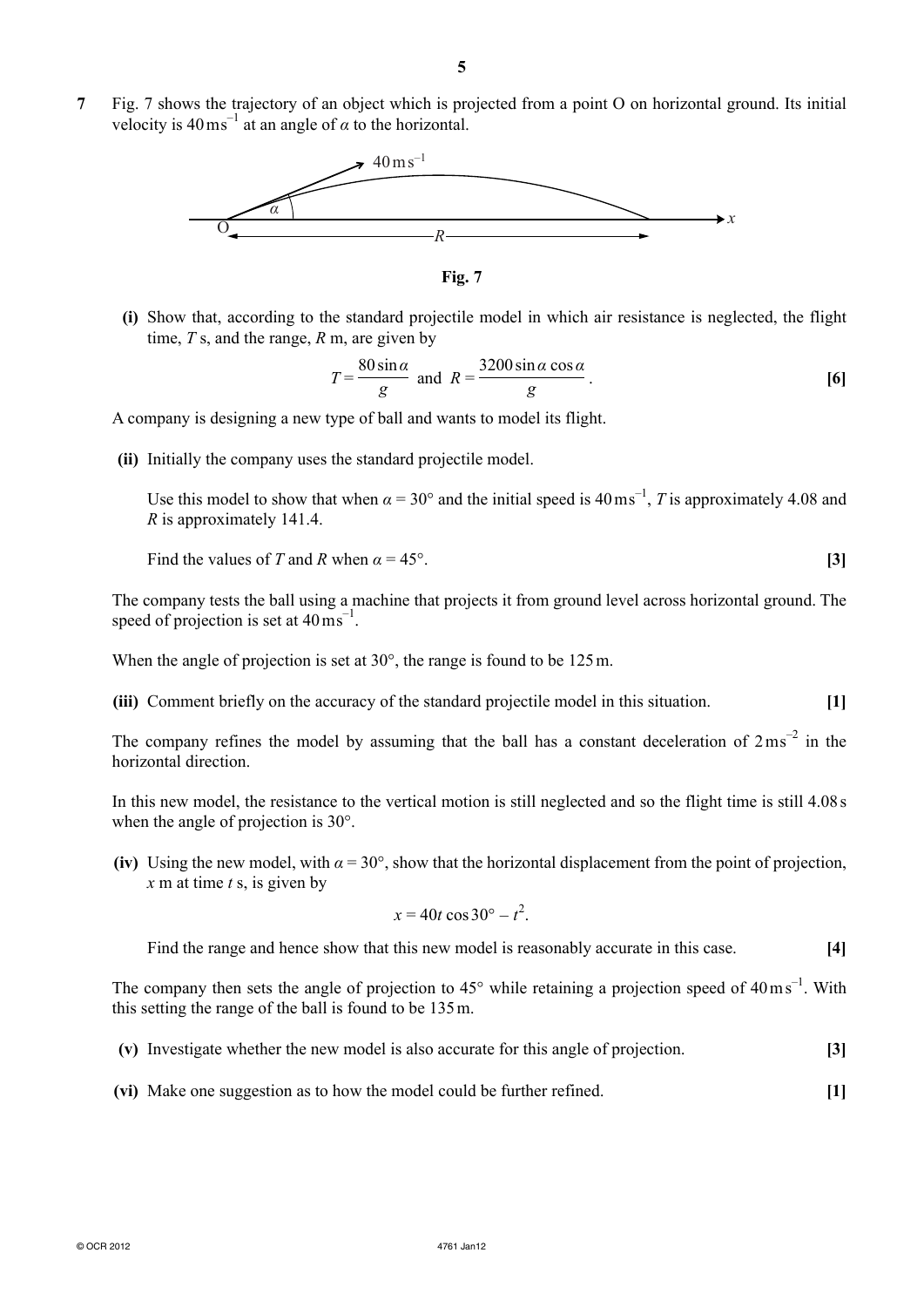## **BLANK PAGE**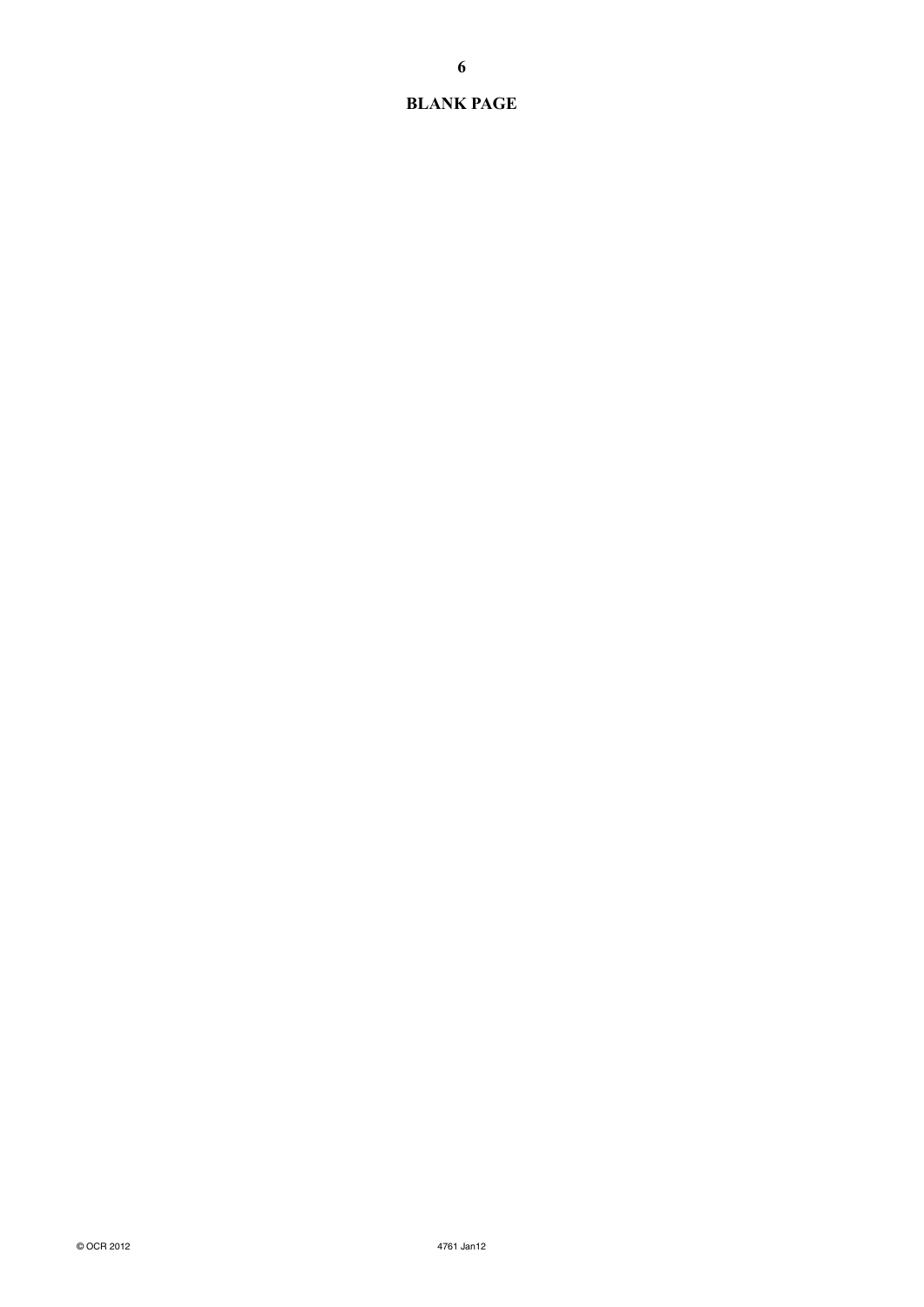## **BLANK PAGE**